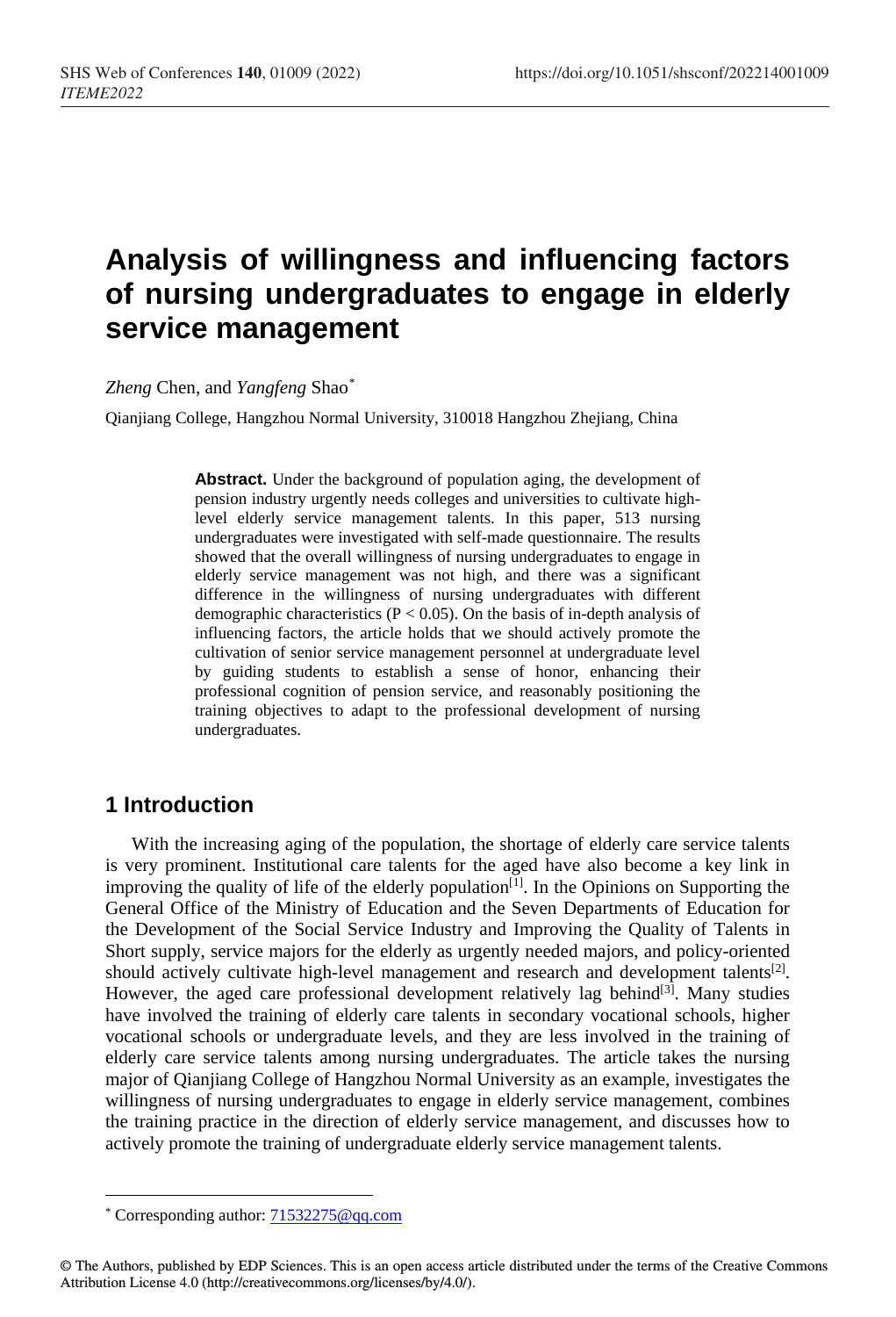### **2 Study subjects and methods**

#### **2.1 Study subjects**

513 full-time undergraduates majoring in nursing from grades 1 to 4 were surveyed by group stratified sampling method. A total of 607 questionnaires were distributed and 513 valid questionnaires were recovered. The effective recovery rate of the questionnaire was 84.5%. Among them, 18 male, 3.51%, 495 female, 96.49%, 105,20.47%, 183 sophomore, 35.67%, 163 junior, 31.77%, 62 senior, 12.09%.

#### **2.2 Survey method**

Discuss and determine the questionnaire based on the review of relevant literature. It mainly includes five parts, including basic information, working willingness, influencing factors, professional cognition and employment expectations. The willingness to engage in the elderly service management using the Likert5 score system, very willing to (5 points), willing to (4 points), indifferent (3 points), unwilling to (2 points), very unwilling to (1 point), the higher the score, the stronger the will.

#### **2.3 Data processing**

The data were imported into SPSS20.0 software for statistical analysis, using descriptive analysis, one-way ANOVA, t-test of independent samples and Pearson correlation analysis; P <0.05 indicates the statistical significance.

### **3 Results of the study**

#### **3.1 Status quo of the willingness to engage in the elderly service management**

According to the survey, only 1.95% was "very willing", "willing" was 29.24%, "indifferent" was 23.98%, 19.3% was "unwilling"and 25.54% was "very reluctant". The average score of the willingness to engage in elderly service management was 2.64  $(±$ 1.103), t=54.17, and P <0.01.

#### **3.2 Univariate analysis of elderly services affecting the willingness to engage in elderly service management**

Comparison of scores of willingness to manage elderly services with different demographic characteristics are shown in Table 1. The study showed that the scores of different genders, family economic status, frequency of participation in pension voluntary service every semester, serving as student cadres and professional direction were all different in elderly service management ( $P \le 0.05$ ). The other factors, such as family location, children's status, and grade difference, were not statistically significant ( $P \le 0.05$ ).

#### **3.3 External factors affecting the willingness to engage in elderly service management**

The results of "If you choose to work in a pension institution, what aspects do you consider?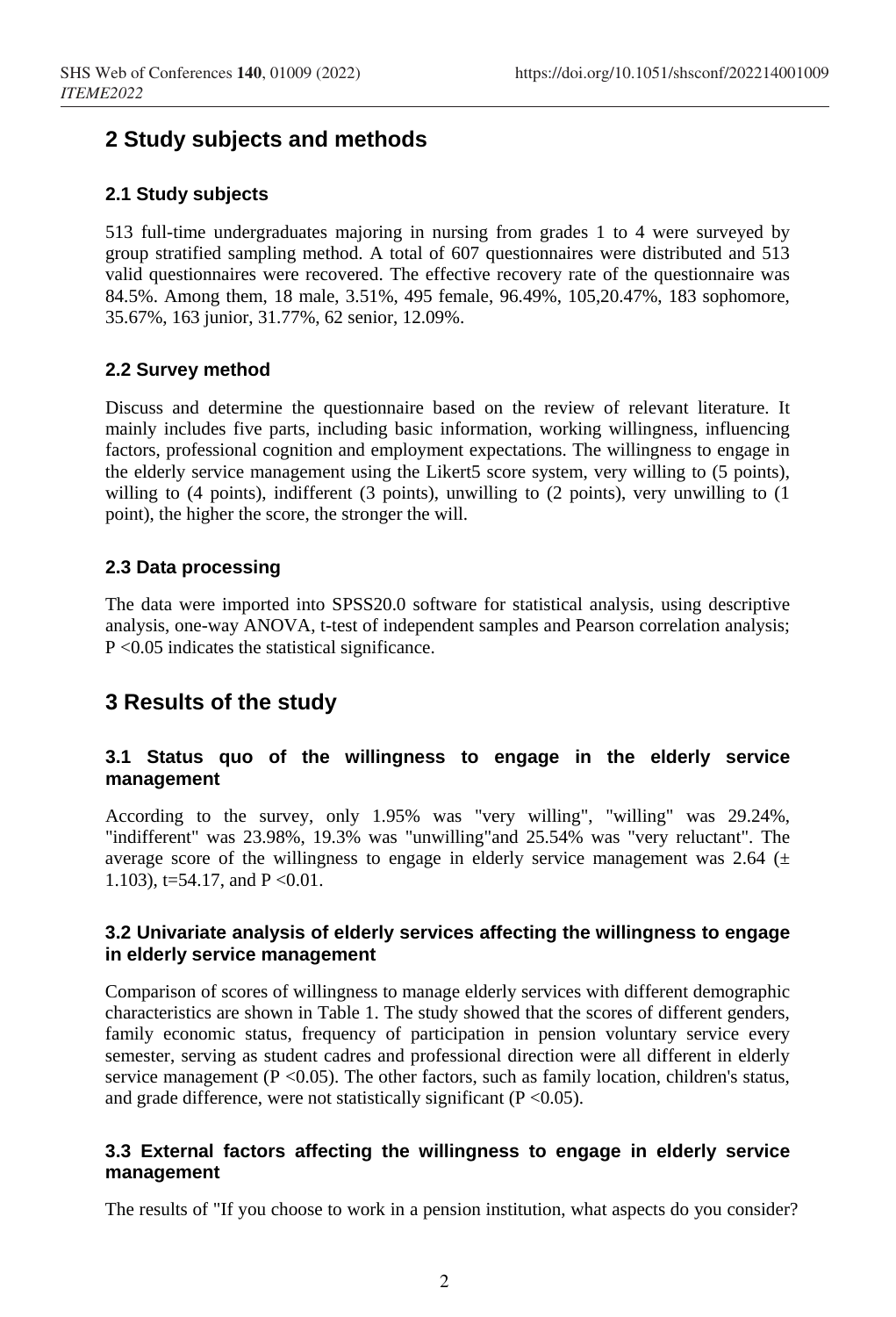"and "concerns in pension institutions "are both shown in Tables 2 and 3. Relative easy work, good salary and good development opportunities are the main factors for nursing graduates to choose to work in pension institutions. At the same time, "low social recognition and less professional honor"is the primary factor why the students in this major are unwilling to engage in elderly service management.

Table 1. Comparison of the willingness scores of undergraduate nursing students engaged in elderly service management with different demographic characteristics (n=513,  $\pm$  S, points)  $\overline{X}$ .

| Factor                                                                                        | $\mathbf n$             | Constituent<br>Ratio (%)        | <b>Score</b>                                                             | F     | P         |
|-----------------------------------------------------------------------------------------------|-------------------------|---------------------------------|--------------------------------------------------------------------------|-------|-----------|
| <b>Sex</b>                                                                                    |                         |                                 |                                                                          | 5.489 | $0.020*$  |
| Man                                                                                           | 18                      | 3.51                            | $2.94 \pm 1.21$                                                          |       |           |
| Woman                                                                                         | 495                     | 96.49                           | $2.63 \pm 1.10$                                                          |       |           |
| Homeplace                                                                                     |                         |                                 |                                                                          | 1.308 | 0.271     |
| Metropolis<br>Middle-sized and small cities<br>Town<br>Rural area                             | 43<br>104<br>104<br>262 | 8.38<br>20.27<br>20.27<br>51.07 | $2.74 \pm 1.20$<br>$2.58 \pm 1.15$<br>$2.74 \pm 1.14$<br>$2.60 \pm 1.06$ |       |           |
| Family economic status                                                                        |                         |                                 |                                                                          | 3.301 | $0.020*$  |
| Fine<br>Preferably<br>Same as<br>Range                                                        | 3<br>33<br>442<br>35    | 0.58<br>6.43<br>86.16<br>6.82   | $2.00 \pm 1.73$<br>$2.66 \pm 1.08$<br>$2.76 \pm 1.15$<br>$2.34 \pm 1.33$ |       |           |
| Children's situation                                                                          |                         |                                 |                                                                          | 0.049 | 0.824     |
| Only child<br>Non-only child                                                                  | 159<br>354              | 30.99<br>69.01                  | $2.64 \pm 1.06$<br>$2.64 \pm 1.12$                                       |       |           |
| Frequency of participating in the<br>elderly care volunteer service<br>every semester         |                         |                                 |                                                                          | 4.81  | $0.009**$ |
| 0 Times                                                                                       | 161                     | 31.38                           | $2.59 \pm 1.08$                                                          |       |           |
| 1-3 Times                                                                                     | 254                     | 49.51                           | $2.62 \pm 1.19$                                                          |       |           |
| More than 3 times                                                                             | 98                      | 19.1                            | $2.80 \pm 1.00$                                                          |       |           |
| Whether to be a student cadre                                                                 |                         |                                 |                                                                          | 5.15  | $0.024*$  |
| Yes                                                                                           | 268                     | 52.24                           | $2.70 \pm 1.06$                                                          |       |           |
| N <sub>0</sub>                                                                                | 245                     | 47.76                           | $2.57 \pm 1.15$                                                          |       |           |
| In grade                                                                                      |                         |                                 |                                                                          | 2.016 | 0.111     |
| Freshman                                                                                      | 105                     | 20.47                           | $2.45 \pm 1.17$                                                          |       |           |
| Sophomore                                                                                     | 183                     | 35.67                           | $2.69 \pm 1.00$                                                          |       |           |
| Junior                                                                                        | 163                     | 31.77                           | $2.66 \pm 1.16$                                                          |       |           |
| Senior                                                                                        | 62                      | 12.09                           | $2.74 \pm 1.13$                                                          |       |           |
| Major field                                                                                   |                         |                                 |                                                                          | 8.653 | $0.003**$ |
| <b>Elderly service management</b><br>direction<br>Non-elderly service<br>management direction | 183<br>330              | 35.67<br>64.33                  | $2.71 \pm 0.99$<br>$2.60 \pm 1.16$                                       |       |           |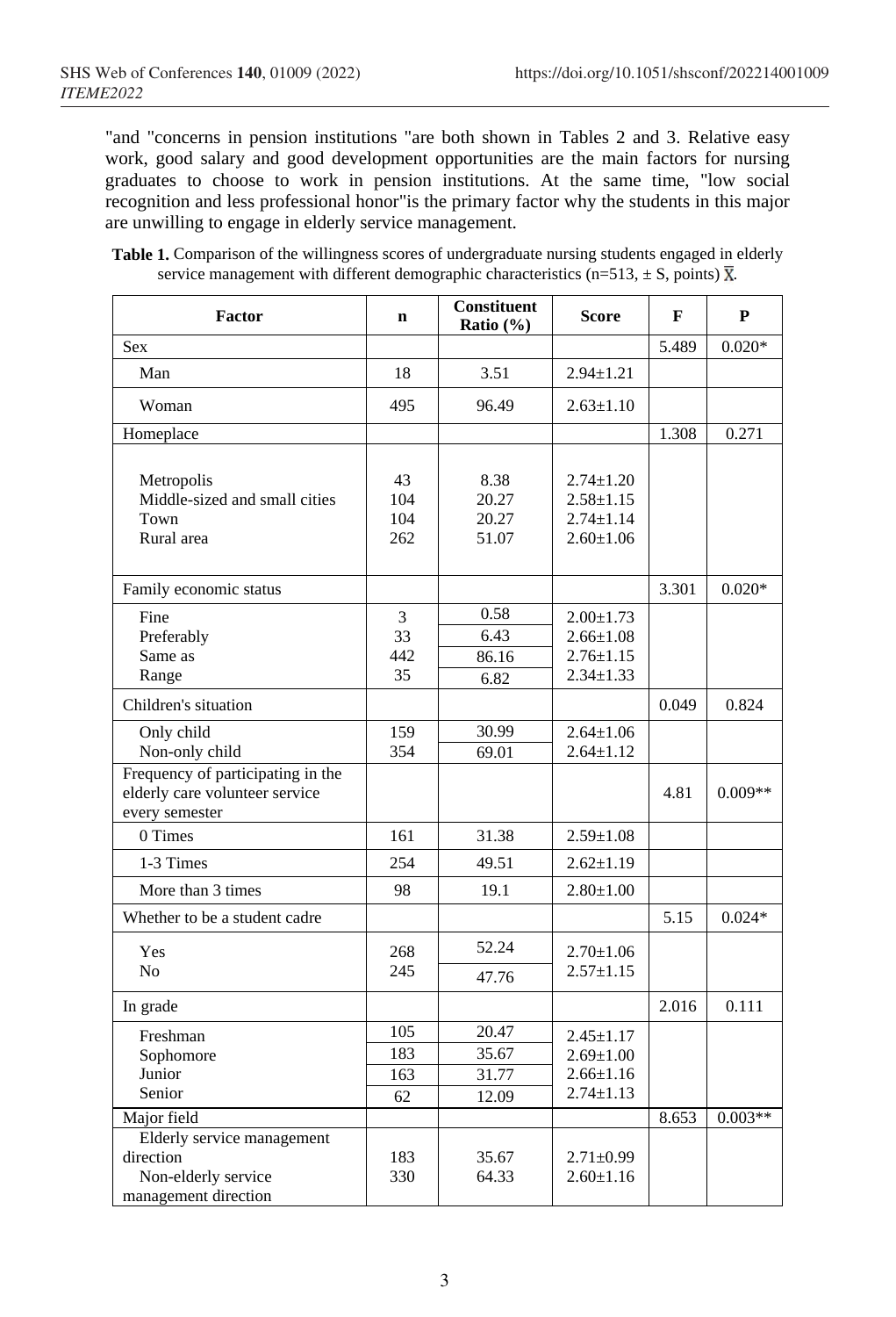| option                                                                    | n   | percentage $(\%)\Box$ |
|---------------------------------------------------------------------------|-----|-----------------------|
| Working in pension institutions is relatively<br>easier than in hospitals | 397 | 77.39                 |
| Better salary                                                             | 389 | 75.83                 |
| Have better development opportunities                                     | 316 | 61.60                 |
| Professional title evaluation is relatively easy                          | 163 | 31.77                 |
| Personal ideals and values can be realized                                | 139 | 27.10                 |
| Is a respected profession                                                 | 128 | 24.95                 |

**Table 2.** Factors to choose to work (n=513).

| option                                                                                                         | n   | percentage $(\%)\Box$ |
|----------------------------------------------------------------------------------------------------------------|-----|-----------------------|
| The degree of social recognition is not as low<br>as the hospital nurses have a professional<br>sense of honor | 315 | 61.40                 |
| Poor working environment                                                                                       | 250 | 48.73                 |
| The salary is low                                                                                              | 248 | 48.34                 |
| My family doesn't want me to work in a<br>pension institution                                                  | 214 | 41.72                 |
| Don't like to have contact with the elderly                                                                    | 173 | 33.72                 |
| Other                                                                                                          | 80  | 15.59                 |

**Table 3**. Problems of working in pension institutions (n=513).

# **4. Discussion and analysis**

In this survey, the overall willingness of nursing undergraduates to engage in elderly services and management is not high. The reasons may be multiple: the first, the low degree of social recognition. At present, most of the staff in pension institutions are middle-aged women aged 41 to 50 with low education after receiving short-term training. Therefore, working in elderly care institutions is easy to give people the impression of not being "decent" enough, and there are also cognition such as low welfare benefits, limited development space, professional discrimination and so on; the second, salary and working environment are unattractive. Despite the increasing demand for a large number of competent nurses for gerontological nursing, most of the student nurses express a dislike of gerontological nursing[4].Our college once held a special job fair for elderly service management, but whether the salary, career development path and position are far from the expected of nursing undergraduates; the third, the elderly service management employment information is asymmetric. On the one hand, the society is in an increasing demand for high-quality, applied and compound pension professionals who "understand medicine, can care and are good at management", Pension institutions pay more and more attention to the "soft power" of talents, but suffering from no suitable candidate. But on the other hand, although students have good expectations for the career prospects of elderly service management, they know little about the employment information of elderly care institutions and the career content of elderly service management. Therefore, the asymmetry of employment information, and the lack of understanding of the job needs, treatment and salary of old-age service talents, also lead to the low willingness to work.

From the perspective of the willingness to engage in elderly service management with different demographic characteristics, boys' willingness to work is significantly higher than that for girls. Students from different family financial conditions also have significantly different elderly service management willingness. "Better" "general "are higher than "very good ", "worse ". Maybe the family in good financial shape not willing to engage in the business, and the family which is poor, more expect to have a relatively stable and high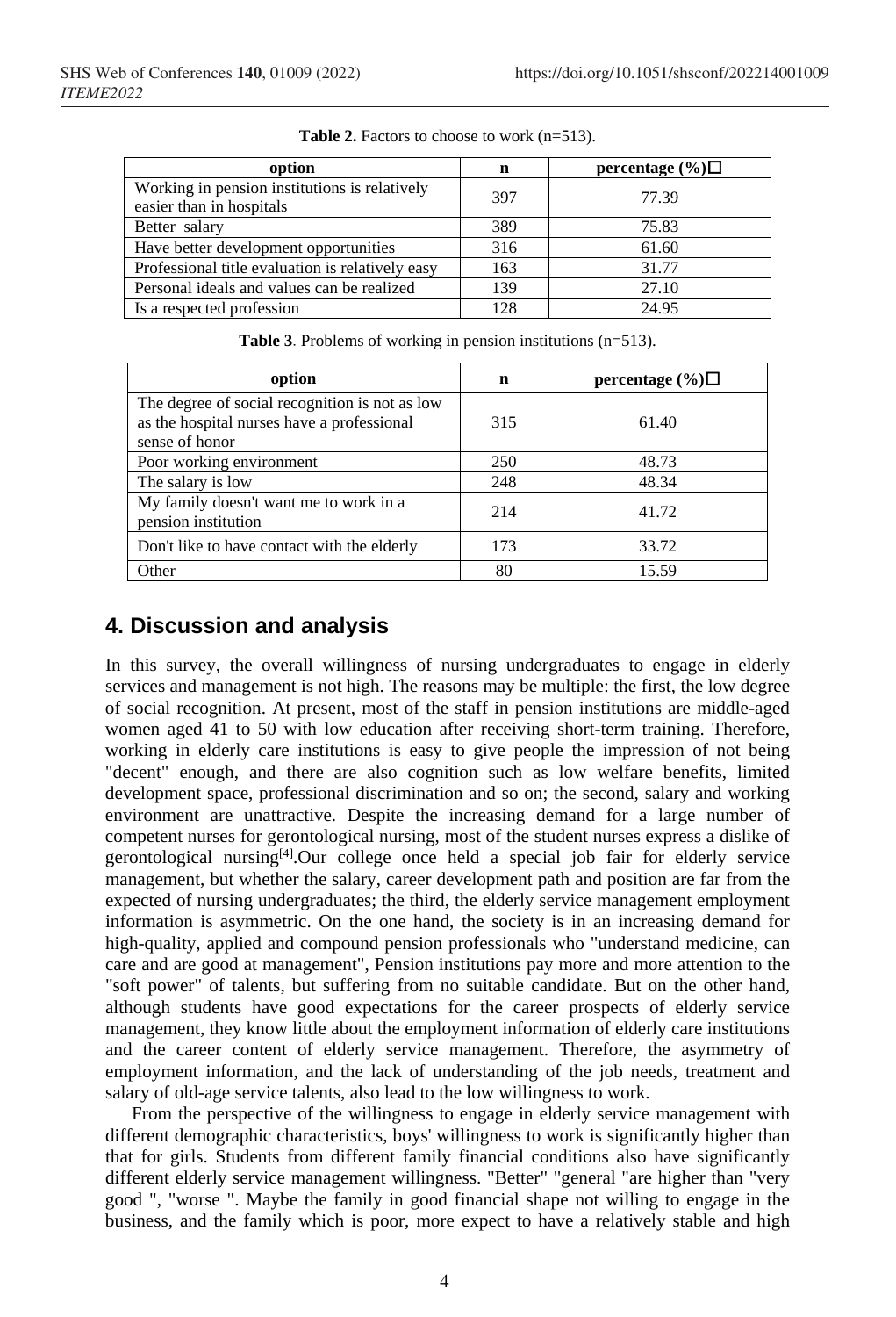social recognition of the work. Between the different frequencies of participating in pension volunteer services, there are also significant differences in geriatric service management willingness. It is reported that previous contact with older adults was significantly associated with students' self-efficacy and interest in working with them<sup>[5]</sup>. Participation more than 3 times per semester, to be significantly higher than those with 1 to 3 times and 0 times. Because the students improved attitude towards the elderly and access to knowledge of elderly services when in the process of volunteering. The willingness of students who serve as student cadres is significantly higher than those who do not serve as student cadres. Because they are more confident in their own interpersonal communication, organization and coordination and other comprehensive abilities. Students' willingness of elderly service management is significantly higher than that of non-elderly service management.

From the perspective of external factors affecting career choice, if students choose to work in pension institutions, the first factors to consider are that "working in pension institutions is relatively relaxed than hospitals"and "better salary and treatment". The work intensity of hospital nurses, the working time is "three shifts", this is one of the main factors causing the large mobility of nurses. But the nursing institutions are relatively relaxed, and the rest time is relatively fixed. If the salary is better, it will also be attractive to nursing undergraduates. Secondly, students will consider whether there are better development opportunities. Students have low recognition of "achieve personal ideals and values" and "being a respected profession". From the reverse factors, "low social recognition" is the main concern of students. In addition, there is argument in the literature that the working environment issue is also an influence on students' intention to work with older people<sup>[6-1</sup>]  $7!$ . Nurses working in these areas are poorly paid, compared to those working in hospitals<sup>[8]</sup>.

### **5. Revelations and suggestions**

#### **5.1 Guide and establish a sense of professional honor**

Government departments should strengthen policy support and enhance the welfare benefits and social status of the employees. Relevant departments and institutions should strengthen the publicity awareness of advanced typical old-age care service practitioners at all levels in order to enhance the social emotional identity and value identity of the profession. Enterprises should establish an incentive mechanism for personnel retention and employment. By providing on-the-job training, academic and educational opportunities, establishing professional title promotion and career development channels, increasing the salary and treatment to enhance the attraction to undergraduate nursing students; Training institutions can train teachers systematically and let teachers take temporary posts in institutions to help to enhance student identity. To guide students to establish reasonable employment expectations and career development planning awareness.

#### **5.2 Enhance the professional awareness of elderly care services**

From the correlation analysis of the willingness of elderly service management and professional cognition, we found that the career prospect expectation, the degree of career content understanding and the related information of pension institutions are significantly and positively correlated with the willingness to work. Therefore, students can enhance their professional cognition of senior service management through various ways, such as organizing students for volunteer service, class practice, institution or enterprise practice. It can help students know more about the requires of professional knowledge and skills to work, the salary, the professional environment and development path of different positions.